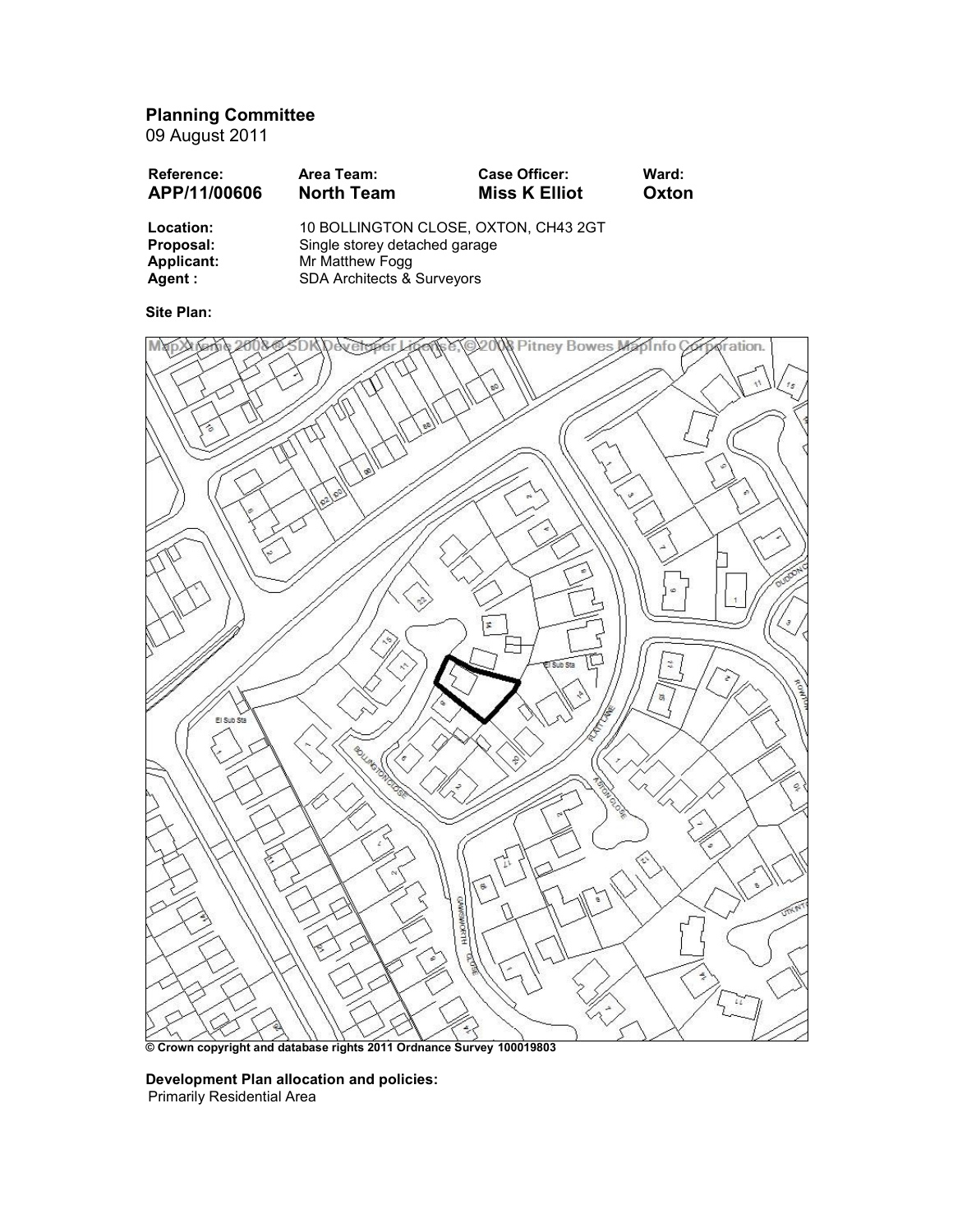## Planning History:

None relevant.

#### Summary Of Representations and Consultations Received: REPRESENTATIONS

Having regard to the Council's Guidance on Publicity for Applications, six letters of notification were sent to adjoining properties and a Site Notice was displayed. No representations were received.

# CONSULTATIONS

None required.

## Director's Comments:

## REASON FOR REFERRAL TO PLANNING COMMITTEE

The agents submitting the application are SDA Architects and Surveyor, a partner and architect of which is an elected Member of the Council.

## INTRODUCTION

The proposal is for the erection of a single storey detached garage in the rear garden of the property.

## PRINCIPLE OF DEVELOPMENT

The principle of the development is acceptable subject to Policy HS11 and SPG11.

## SITE AND SURROUNDINGS

The site comprises a detached brick property in a close of similar design. The dwelling is situated on an open plan estate, with many of the properties within it having detached garages similar to that which is proposed. There is fencing enclosing the rear garden of the site and an existing vehicular access to the side of the house.

## POLICY CONTEXT

Policy HS11 and SPG11 are directly relevant in this instance.

## APPEARANCE AND AMENITY ISSUES

The proposed garage will be situated in the southern most corner of the site, within a metre of the side and rear boundaries of the garden. The structure has a dual pitched roof which measures 4 metres at its peak and will cover an area of approximately 30 square metres. However the proposal is considered to retain an acceptable level of amenity space at the site. The proposed garage will utilise the existing driveway at the side of the property and has no highway safety implications. The proposal will be partially screened by the existing boundary fencing around the rear garden and is not considered to appear over-dominant when viewed from neighbouring properties. The proposed garage is acceptable in terms of size, has relatively low eaves, and is not considered to result in a loss of outlook to the occupiers of neighbouring properties. The siting of the garage is such that it is not considered to have an adverse impact on the character of the street scene and is in keeping with others in Bollington Close. The garage reflects the style of the main dwelling on the site and remains subordinate to this. The proposal is acceptable in terms of scale and design and is recommended for approval.

#### SEPARATION DISTANCES

Separation distances do not apply in this instance, as no residential properties will be affected by the proposed development.

## HIGHWAY/TRAFFIC IMPLICATIONS

There are no highway implications relating to this proposal.

#### ENVIRONMENTAL/SUSTAINABILITY ISSUES

There are no environmental/sustainability issues relating to these proposals.

#### HEALTH ISSUES

There are no health implications relating to this application.